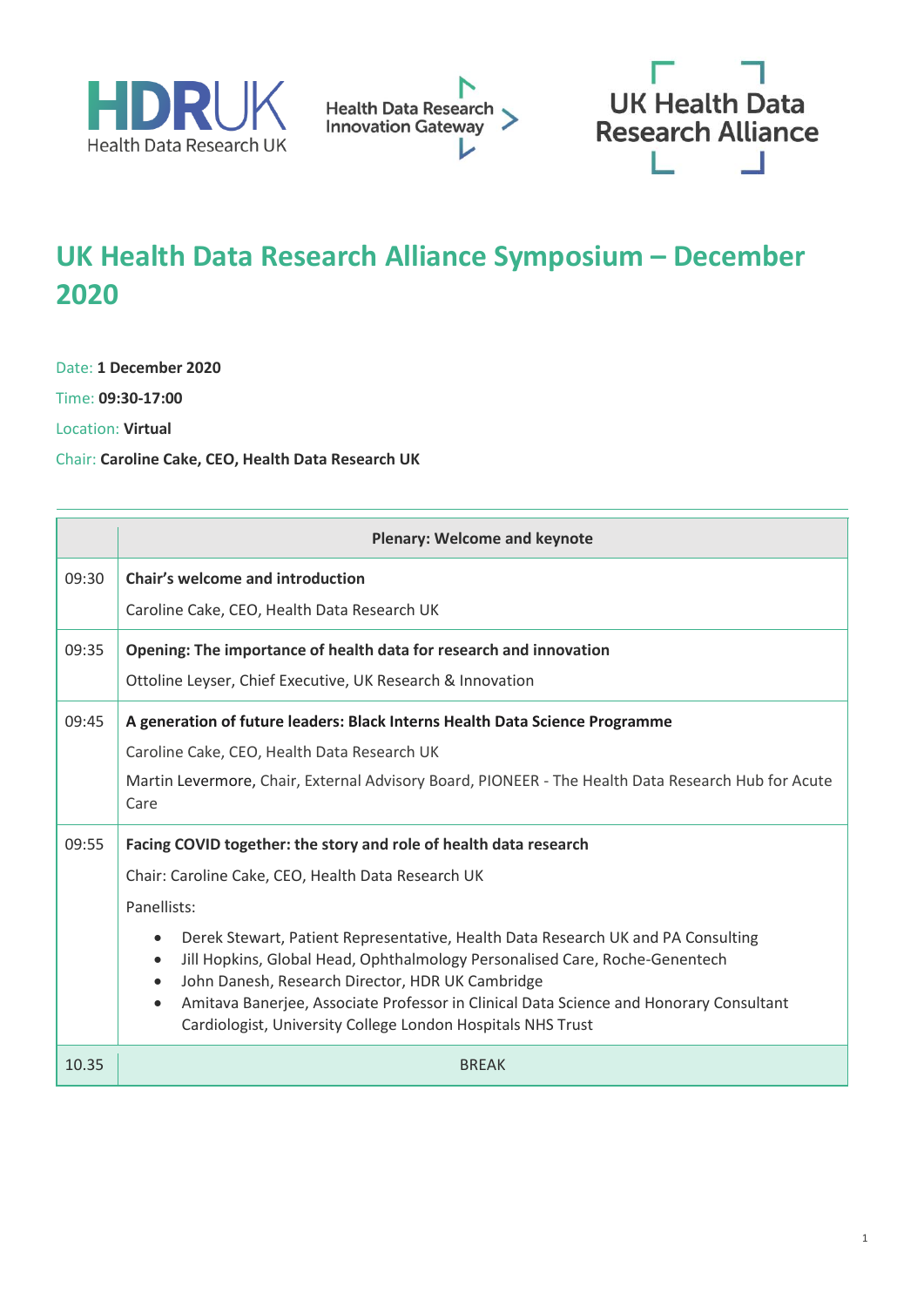| 10:45 | Breakout groups: Trustworthy access to health data (COVID and beyond)                                                                                                                                                                                                                                                                                                                                                                                                                                                                                                                                                                                                                                                                                                                                             |                                                                                                                                                                                                                                                                                                                                                                                                                                                |                                                                                                                                                                                                                                                                                                                                                                                                                                              |  |
|-------|-------------------------------------------------------------------------------------------------------------------------------------------------------------------------------------------------------------------------------------------------------------------------------------------------------------------------------------------------------------------------------------------------------------------------------------------------------------------------------------------------------------------------------------------------------------------------------------------------------------------------------------------------------------------------------------------------------------------------------------------------------------------------------------------------------------------|------------------------------------------------------------------------------------------------------------------------------------------------------------------------------------------------------------------------------------------------------------------------------------------------------------------------------------------------------------------------------------------------------------------------------------------------|----------------------------------------------------------------------------------------------------------------------------------------------------------------------------------------------------------------------------------------------------------------------------------------------------------------------------------------------------------------------------------------------------------------------------------------------|--|
|       | <b>Stream 1: Priority datasets to</b><br>answer priority questions                                                                                                                                                                                                                                                                                                                                                                                                                                                                                                                                                                                                                                                                                                                                                | <b>Stream 2: Trusted (and</b><br>productive) Research<br><b>Environments for safe research</b>                                                                                                                                                                                                                                                                                                                                                 | <b>Stream 3: Streamlined access</b><br>and authentication                                                                                                                                                                                                                                                                                                                                                                                    |  |
|       | Chair: Alison Pritchard, Deputy<br>National Statistician and<br>Director General for Data<br>Capability, Office for National<br>Statistics (ONS)<br>Panellists:<br>Laura Shallcross, Clinical<br>$\bullet$<br>Lecturer, University<br>College London<br>Richard Fry, Senior<br>$\bullet$<br>Lecturer, Biomedical<br>Sciences, Swansea<br>University<br>Cathie Sudlow, Director,<br>$\bullet$<br><b>BHF Data Science Centre</b>                                                                                                                                                                                                                                                                                                                                                                                    | Chair: Susheel Varma, Director,<br>Engineering, Health Data<br>Research UK<br>Panellists:<br>Angela Wood, Senior Lecturer<br>$\bullet$<br>in Biostatistics, University of<br>Cambridge<br>David Sibbald, CEO, Aridhia<br>$\bullet$<br>James Zwiers, Senior<br>$\bullet$<br><b>Technical Architect, NHS</b><br>Digital<br>Matthew Howard,<br>$\bullet$<br>International Lead,<br>Healthcare Data Sciences &<br>AI, Amazon Web Services<br>(AWS) | Chair: David Ford, Professor,<br>Health Informatics, Swansea<br>University<br>Panellists:<br>Alex Bailey, Programme<br>$\bullet$<br>Manager, Medical Research<br>Council<br>Sarah Henry, Director,<br>$\bullet$<br>Methods, Data & Research,<br><b>Office for National Statistics</b><br>(ONS)<br>Phil Booth, Coordinator,<br>$\bullet$<br>MedConfidential<br>Garry Coleman, Associate<br>$\bullet$<br>Director, Data Access, NHS<br>Digital |  |
| 11:35 | <b>Break</b>                                                                                                                                                                                                                                                                                                                                                                                                                                                                                                                                                                                                                                                                                                                                                                                                      |                                                                                                                                                                                                                                                                                                                                                                                                                                                |                                                                                                                                                                                                                                                                                                                                                                                                                                              |  |
| 11:45 | Plenary: Innovation Gateway demo and drop-in session                                                                                                                                                                                                                                                                                                                                                                                                                                                                                                                                                                                                                                                                                                                                                              |                                                                                                                                                                                                                                                                                                                                                                                                                                                |                                                                                                                                                                                                                                                                                                                                                                                                                                              |  |
|       | Creating the UK portal for data and tools in partnership: a demonstration of the UK Health Data<br><b>Research Innovation Gateway</b><br>Panellists:<br>Peggy Barthes-Streit, Technology Partnership Director, Health Data Research UK<br>Susheel Varma, Director, Engineering, Health Data Research UK                                                                                                                                                                                                                                                                                                                                                                                                                                                                                                           |                                                                                                                                                                                                                                                                                                                                                                                                                                                |                                                                                                                                                                                                                                                                                                                                                                                                                                              |  |
|       |                                                                                                                                                                                                                                                                                                                                                                                                                                                                                                                                                                                                                                                                                                                                                                                                                   | <b>Plenary: Lightning talks</b>                                                                                                                                                                                                                                                                                                                                                                                                                |                                                                                                                                                                                                                                                                                                                                                                                                                                              |  |
| 12:05 | Lightning talks: Innovating together<br>Chair: Peggy Barthes-Streit, Technology Partnership Director, Health Data Research UK<br>34,000 IBD patients. 176 hospitals. 8 days from idea to go-live: Helping both IBD patients and their<br>$\bullet$<br>clinical teams with COVID-19 risk assessments - Liz Dobson, CEO, IBD Registry<br>Human Centric Drug Discovery in migraines using UK health data - Zameel Cader, CSO, Human<br>$\bullet$<br><b>Centric Drug Discovery</b><br>The use of AI to empower patients and enable self-management of key healthcare services - Ron<br>$\bullet$<br>Burdis, Business Consultant, EBO<br>Improving outcomes for patients with high blood pressure through data driven therapy<br>$\bullet$<br>personalisation - Hakim Yadi, Co-Founder & CEO, Closed Loop Medicine Ltd |                                                                                                                                                                                                                                                                                                                                                                                                                                                |                                                                                                                                                                                                                                                                                                                                                                                                                                              |  |
| 12:35 | <b>LUNCH</b>                                                                                                                                                                                                                                                                                                                                                                                                                                                                                                                                                                                                                                                                                                                                                                                                      |                                                                                                                                                                                                                                                                                                                                                                                                                                                |                                                                                                                                                                                                                                                                                                                                                                                                                                              |  |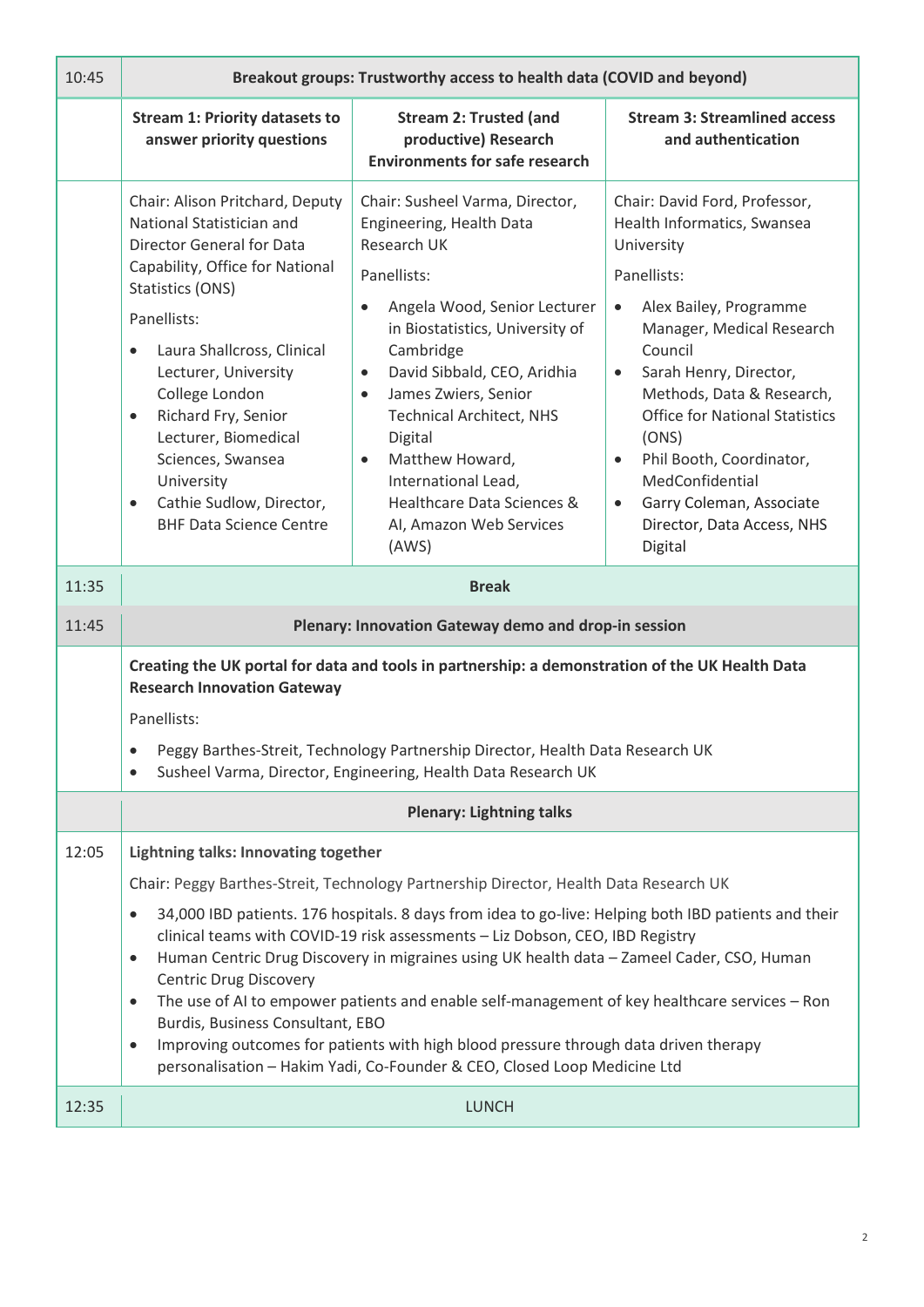|       | Breakout groups: Scaling up - COVID and beyond                                                                                                                                                                                                                                                                                                                                     |                                                                                                                                                                                                                                                                                                                                                                                                 |                                                                                                                                                                                                                                                                                                                                                                                                                                                                                                                       |  |
|-------|------------------------------------------------------------------------------------------------------------------------------------------------------------------------------------------------------------------------------------------------------------------------------------------------------------------------------------------------------------------------------------|-------------------------------------------------------------------------------------------------------------------------------------------------------------------------------------------------------------------------------------------------------------------------------------------------------------------------------------------------------------------------------------------------|-----------------------------------------------------------------------------------------------------------------------------------------------------------------------------------------------------------------------------------------------------------------------------------------------------------------------------------------------------------------------------------------------------------------------------------------------------------------------------------------------------------------------|--|
| 13:30 | <b>Stream 1: Scaling up</b><br>computing for AI and data<br>tools                                                                                                                                                                                                                                                                                                                  | <b>Stream 2: Scaling up data</b><br>services to meet national and<br>global challenges                                                                                                                                                                                                                                                                                                          | Stream 3: Data through our<br><b>lifetimes</b>                                                                                                                                                                                                                                                                                                                                                                                                                                                                        |  |
|       | Chair: Indra Joshi, Director of<br>AI, NHSX<br>Panellists:<br>James Hendler, Director<br>and Head of Computer<br>Science, Rensselaer<br>Polytechnic Institute<br>Cian Hughes, Informatics<br>$\bullet$<br>Lead, Google Health<br>Research<br>Laura Robinson, Health<br>$\bullet$<br>& Life Sciences Lead,<br>Microsoft UK<br>Sarah Markham, Patient<br>$\bullet$<br>Representative | Chair: Ben Gordon, Executive<br>Director - Hubs and Data<br>Improvement, Health Data<br>Research UK<br>Panellists:<br>Blythe Adamson, Director,<br>$\bullet$<br>Quantitative Sciences,<br><b>Flatiron</b><br>Irina Bolychevsky, Director,<br>$\bullet$<br>Standards & Interoperability,<br><b>NHSX</b><br>Adrian Jonas, Associate<br>$\bullet$<br>Director - Data and Analytics,<br><b>NICE</b> | Chair: Neena Modi, Professor,<br>Neonatal Medicine, Imperial<br>College London<br>Panellists:<br>Mike Inouye, Principal<br>Research Associate, Systems<br>Genomics & Population Health,<br>University of Cambridge<br>Nic Timpson, Professor,<br>$\bullet$<br>Genetic Epidemiology,<br>University of Bristol<br>Angus Patrick, Patient<br>$\bullet$<br>Representative, INSIGHT - The<br>Health Data Research Hub for<br>Eye Health<br>Diana Kuh, Professor, Life<br>Course Epidemiology,<br>University College London |  |
| 14:20 | <b>BREAK</b>                                                                                                                                                                                                                                                                                                                                                                       |                                                                                                                                                                                                                                                                                                                                                                                                 |                                                                                                                                                                                                                                                                                                                                                                                                                                                                                                                       |  |
|       | Plenary: Federation and a look to the future                                                                                                                                                                                                                                                                                                                                       |                                                                                                                                                                                                                                                                                                                                                                                                 |                                                                                                                                                                                                                                                                                                                                                                                                                                                                                                                       |  |
| 14:30 | How will data transform the future of healthcare?<br>Douglas Gurr, Head, Amazon UK and Chair of the Board of Trustees, British Heart Foundation<br>In conversation with Caroline Cake, CEO, Health Data Research UK                                                                                                                                                                |                                                                                                                                                                                                                                                                                                                                                                                                 |                                                                                                                                                                                                                                                                                                                                                                                                                                                                                                                       |  |
| 15:00 | <b>BREAK</b>                                                                                                                                                                                                                                                                                                                                                                       |                                                                                                                                                                                                                                                                                                                                                                                                 |                                                                                                                                                                                                                                                                                                                                                                                                                                                                                                                       |  |